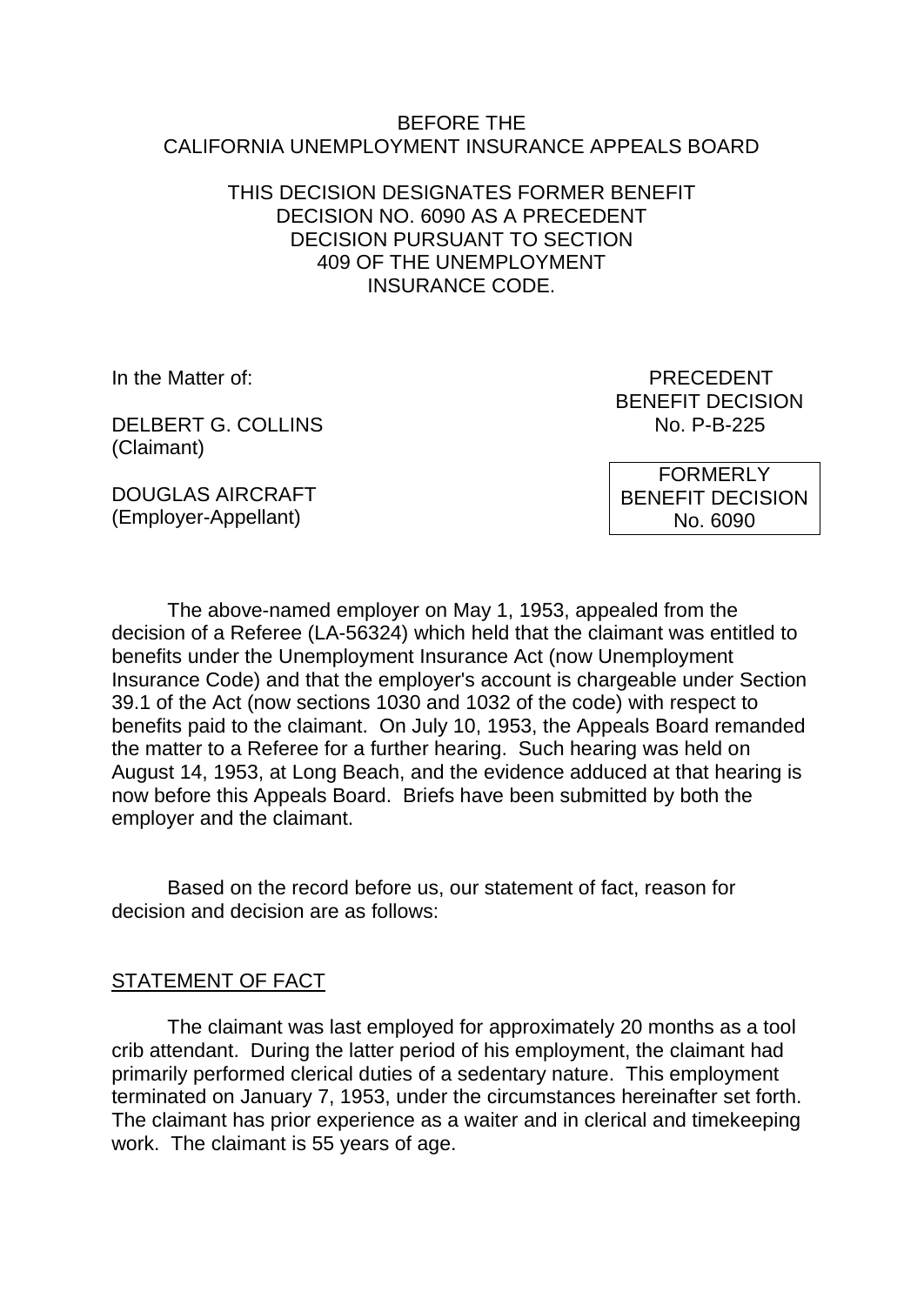On January 19, 1953, the claimant registered for work and filed a claim for unemployment compensation benefits in the Long Beach office of the Department. He He previously established a benefit year on November 10, 1952, in connection with a claim for unemployment compensation disability benefits under a voluntary plan. On February 13, 1953, in response to information submitted by the claimant's last employer, the Department issued a determination that the claimant was ineligible for benefits for an indefinite period commencing January 19, 1953, on the ground that he was unavailable for work within the meaning of Section 57(c) of the Act (now section 1253(c) of the code) and further determined that he was subject to disqualification for five weeks commencing January 19, 1953, on the ground that he voluntarily left his most recent work without good cause within the meaning of Section 58(a)(1) of the Act (now section 1256 of the code). In addition, the Department issued a ruling that any benefits paid to the claimant were not chargeable to the employer's account under Section 39.1 of the Act (now sections 1030 and 1032 of the code). The claimant appealed and a Referee reversed the Department's determination and ruling.

For some time prior to November 12, 1952, tension had been developing between the claimant and a fellow employee and the claimant requested that he be transferred to other work. This tension developed to the point where the claimant left his work in a highly nervous condition on November 12, 1952. The claimant was placed on sick leave for the period November 12, 1952, through November 25, 1952. Prior to the expiration of this leave, the claimant was injured in an automobile accident and his leave of absence was extended to December 22, 1952. On the expiration of his leave of absence, the claimant contacted the employer's industrial relations department relative to his return to work. The employer offered the claimant a transfer to work in another tool crib but the claimant expressed a dislike for this type of work. Discussion with regard to possible assignments continued and the employer finally notified the claimant that he would have to accept some assignment by January 6, 1953, or he would be terminated. The claimant reported on January 6, 1953, but the matter was deferred until January 7. At that time, the tool crib job was no longer available but the claimant was offered work as either a magnetic inspector or bus boy. The claimant refused both these jobs because they involved either "pressure", which he did not think he could stand, or heavy lifting. It was then suggested to him that he resign rather than be discharged and the claimant complied with this suggestion as he was considering the possibilities of entering self-employment. Following his resignation, the claimant determined that such self-employment was not feasible and thereupon registered for work and filed his claim for benefits. As of March 19, 1953, the date of the original hearing before the Referee, the claimant was still under a physician's care for his nervous condition and would not accept any work which involved "pressure" or required lifting. In the course of the hearing, it was suggested to the claimant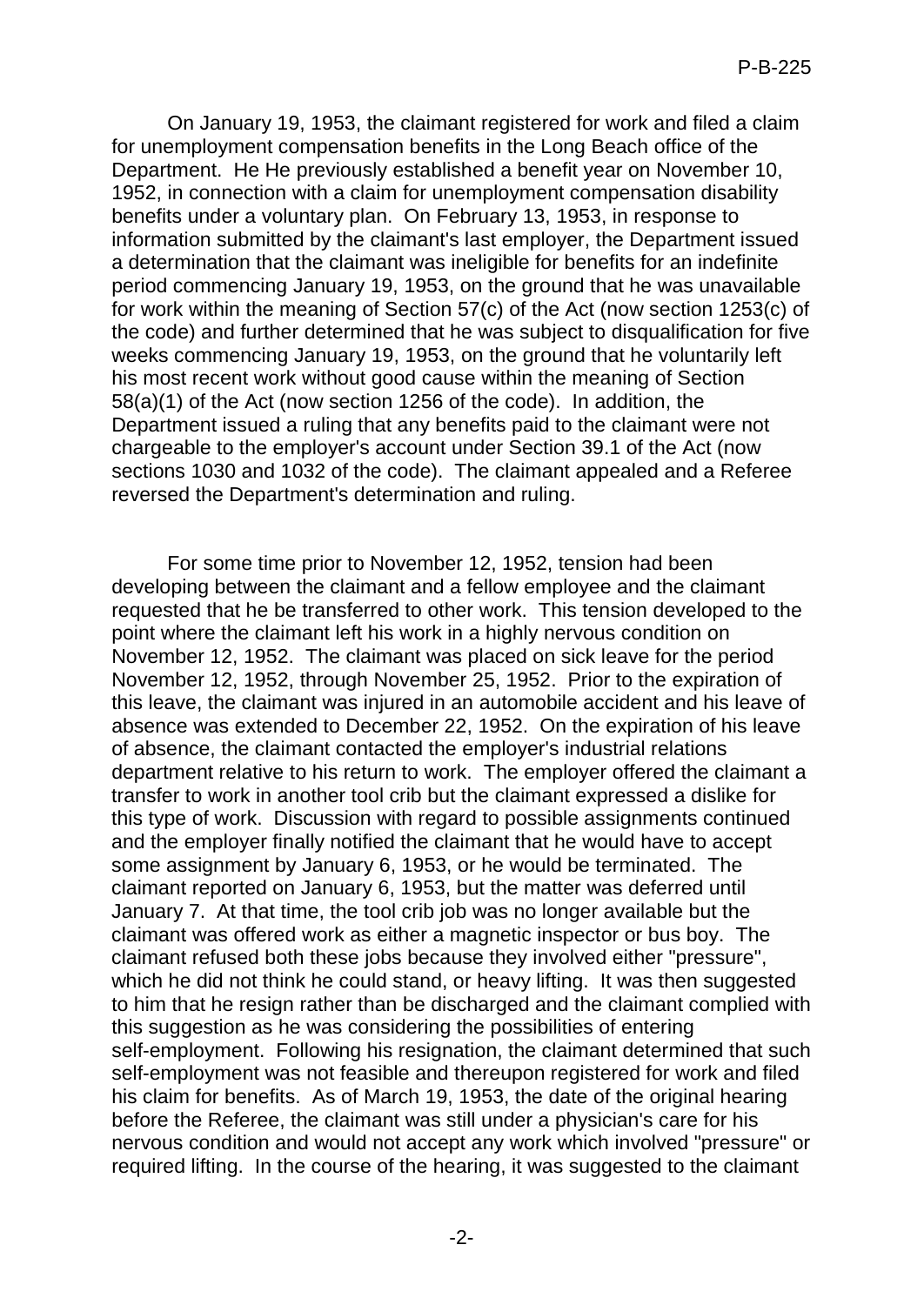that he might be eligible for unemployment compensation disability benefits as he apparently was unable to perform his regular and customary work. Thereafter the claimant filed a further claim for unemployment compensation disability benefits under the voluntary plan in effect at the establishment of his last employer and was paid benefits continuously from November 12, 1952, until benefits were exhausted on or about April 30, 1953.

At all times under consideration herein, the claimant has restricted acceptable employment to work which does not involve "pressure" or heavy lifting. The claimant's search for work has been very limited and most of the employers to whom the claimant has applied could not reasonably be expected to offer him employment in view of the claimant's restrictions.

# REASON FOR DECISION

Section 58 of the Act (now section 1256 of the code) provides in part as follows:

"(a) An individual shall be disqualified for benefits if:

"(1) He has left his most recent work voluntarily without good cause, if so found by the commission; . . ."

In the instant case, the claimant, following a leave of absence due to illness, was informed by the employer that he must return to work or be terminated and the claimant resigned rather than return to work in the particular jobs which the employer had available. As the employer's insistence on the claimant's termination was based entirely on his refusal to accept the work which the employer had for him, the claimant's termination was a voluntary leaving and the question is whether such leaving was with good cause (Benefit Decisions Nos. 4781, 4788 and 4847). The claimant's refusal to accept the offered employment was due to his belief that he could not satisfactorily perform the duties either due to the heavy lifting required or the "pressure" which he could not stand because of his nervous condition. That the claimant was unable to perform these duties due to a disability is substantiated by the fact that the claimant was found disabled and paid unemployment compensation disability benefits by the voluntary plan in effect at the establishment where he had been employed. Under these facts, we hold that the claimant voluntarily left his work with good cause and is not subject to disqualification under Section 58(a)(1) (now section 1256 of the code).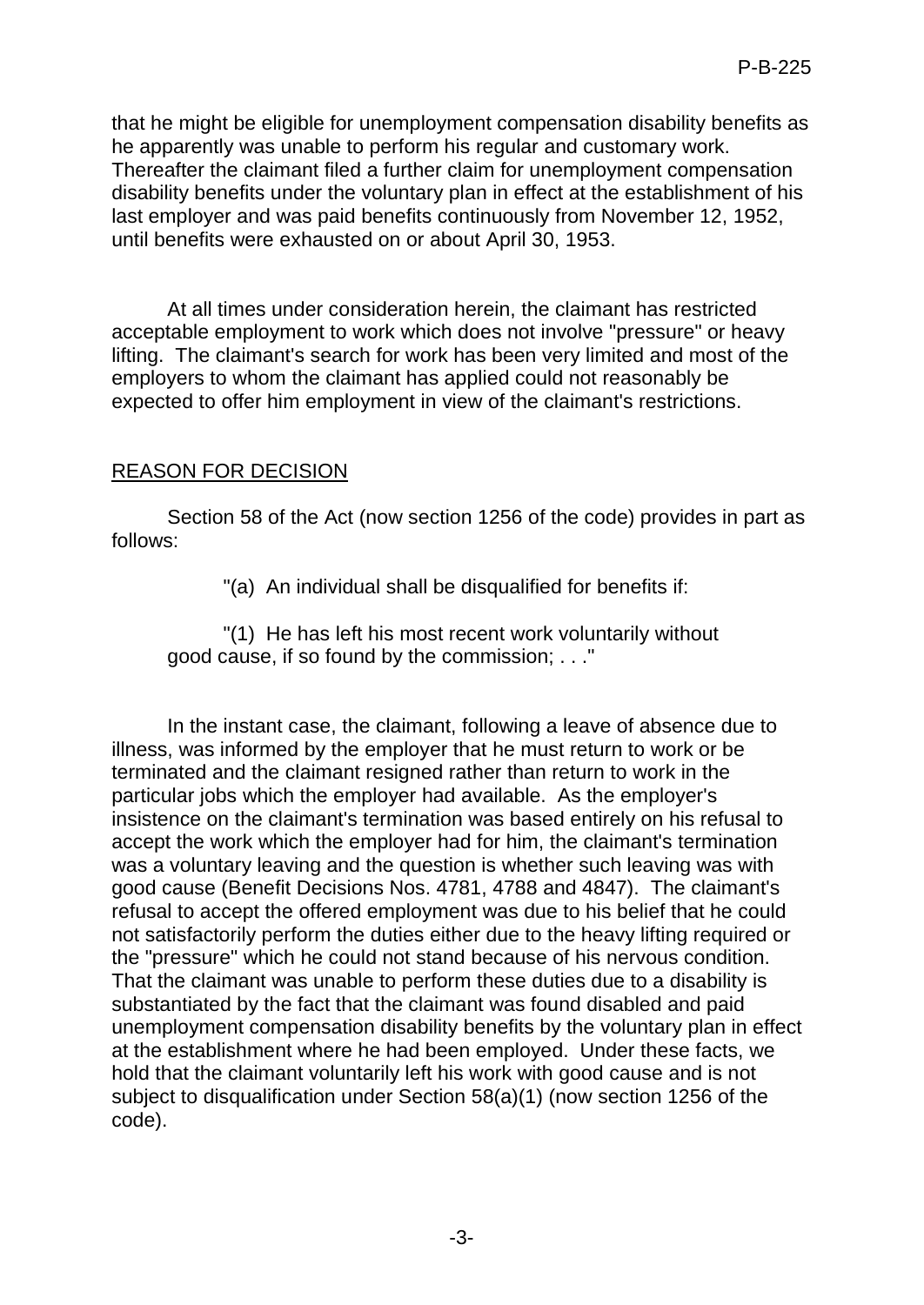Section 57(c) of the Act (now section 1253(c) of the code) provides that a claimant in order to be eligible for benefits must be able to work and available for work. We have repeatedly construed this section as requiring that a claimant be in a labor market where there is a reasonable demand for his or her services, without unreasonable restrictions or limitations on acceptable work either self-imposed or created by force of circumstances so that it may be found that the claimant is genuinely in that labor market ready, willing and able to accept suitable employment (Benefit Decision No. 5015). In the instant case, although the claimant is willing to accept any work which he feels he is able to perform, his nervous condition prevents him from accepting employment which involves "pressure." In addition, he is unable to accept any employment which requires lifting and his search for work has been very limited. Under these facts, we do not believe that the claimant is able to work and available for work as required by Section 57(c) of the Act (now section 1253(c) of the code) and this conclusion is strengthened by the fact that the claimant has been found disabled by the voluntary plan insurer at the establishment where he was last employed.

# DECISION

The decision of the Referee is modified. The claimant is ineligible for benefits under Section 57(c) of the Act (now section 1253(c) of the code). The claimant is not subject to disqualification under Section 58(a)(1) of the Act (now section 1256 of the code) and the employer's account is chargeable under Section 39.1 of the Act (now sections 1030 and 1032 of the code) with respect to benefits paid to the claimant.

Sacramento, California, December 4, 1953.

# CALIFORNIA UNEMPLOYMENT INSURANCE APPEALS BOARD

MICHAEL B. KUNZ, Chairman

GLENN V. WALLS

EDWARD CAIN